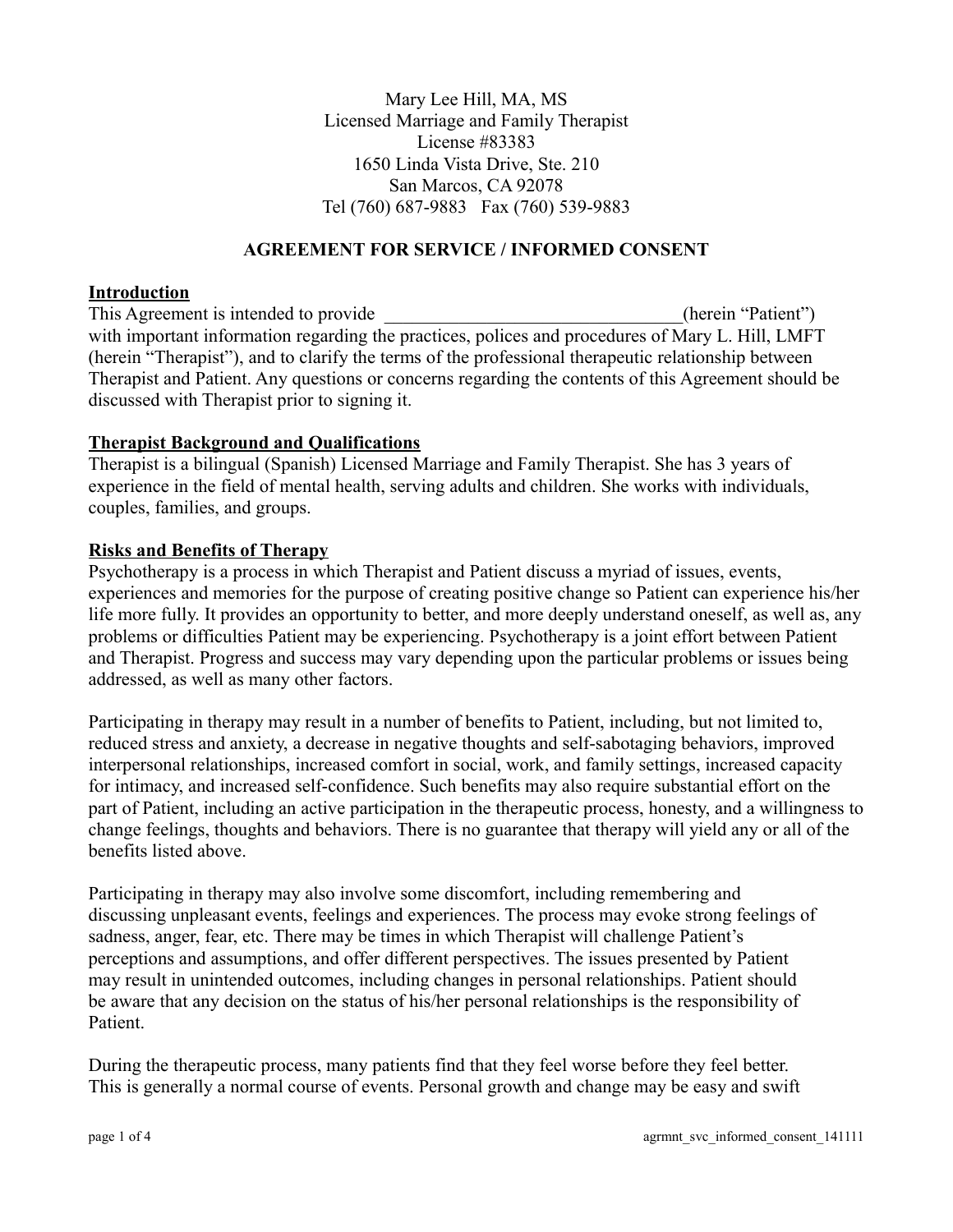at times, but may also be slow and frustrating. Patient should address any concerns he/she has regarding his/her progress in therapy with Therapist.

## **Professional Consultation**

Professional consultation is an important component of a healthy psychotherapy practice. As such, Therapist regularly participates in clinical, ethical, and legal consultation with appropriate professionals. During such consultations, Therapist will not reveal any personally identifying information regarding Patient.

# **Records and Record Keeping**

Therapist may take notes during session, and will also produce other notes and records regarding Patient's treatment. These notes constitute Therapist's clinical and business records, which by law, Therapist is required to maintain. Such records are the sole property of Therapist. Therapist will not alter his/her normal record keeping process at the request of any patient. Should Patient request a copy of Therapist's records, such a request must be made in writing. Therapist reserves the right, under California law, to provide Patient with a treatment summary in lieu of actual records. Therapist also reserves the right to refuse to produce a copy of the record under certain circumstances, but may, as requested, provide a copy of the record to another treating health care provider. Therapist will maintain Patient's records for ten years following termination of therapy. However, after ten years, Patient's records will be destroyed in a manner that preserves Patient's confidentiality.

## **Confidentiality**

The information disclosed by Patient is generally confidential and will not be released to any third party without written authorization from Patient, except where required or permitted by law. Exceptions to confidentiality, include, but are not limited to, reporting child, elder and dependent adult abuse, when a patient makes a serious threat of violence towards a reasonably identifiable victim, or when a patient is dangerous to him/herself or the person or property of another.

## **Patient Litigation**

Therapist will not voluntarily participate in any litigation, or custody dispute in which Patient and another individual, or entity, are parties. Therapist has a policy of not communicating with Patient's attorney and will generally not write or sign letters, reports, declarations, or affidavits to be used in Patient's legal matter. Therapist will generally not provide records or testimony unless compelled to do so. Should Therapist be subpoenaed, or ordered by a court of law, to appear as a witness in an action involving Patient, Patient agrees to reimburse Therapist for any time spent for preparation, travel, or other time in which Therapist has made him/herself available for such an appearance at Therapist's usual and customary hourly rate of \$120.00. In addition, Therapist will not make any recommendation as to custody or visitation regarding Patient's child(ren).

## **Psychotherapist-Patient Privilege**

The information disclosed by Patient, as well as any records created, is subject to the psychotherapistpatient privilege. The psychotherapist-patient privilege results from the special relationship between Therapist and Patient in the eyes of the law. It is akin to the attorney-client privilege or the doctorpatient privilege. Typically, the patient is the holder of the psychotherapist-patient privilege. If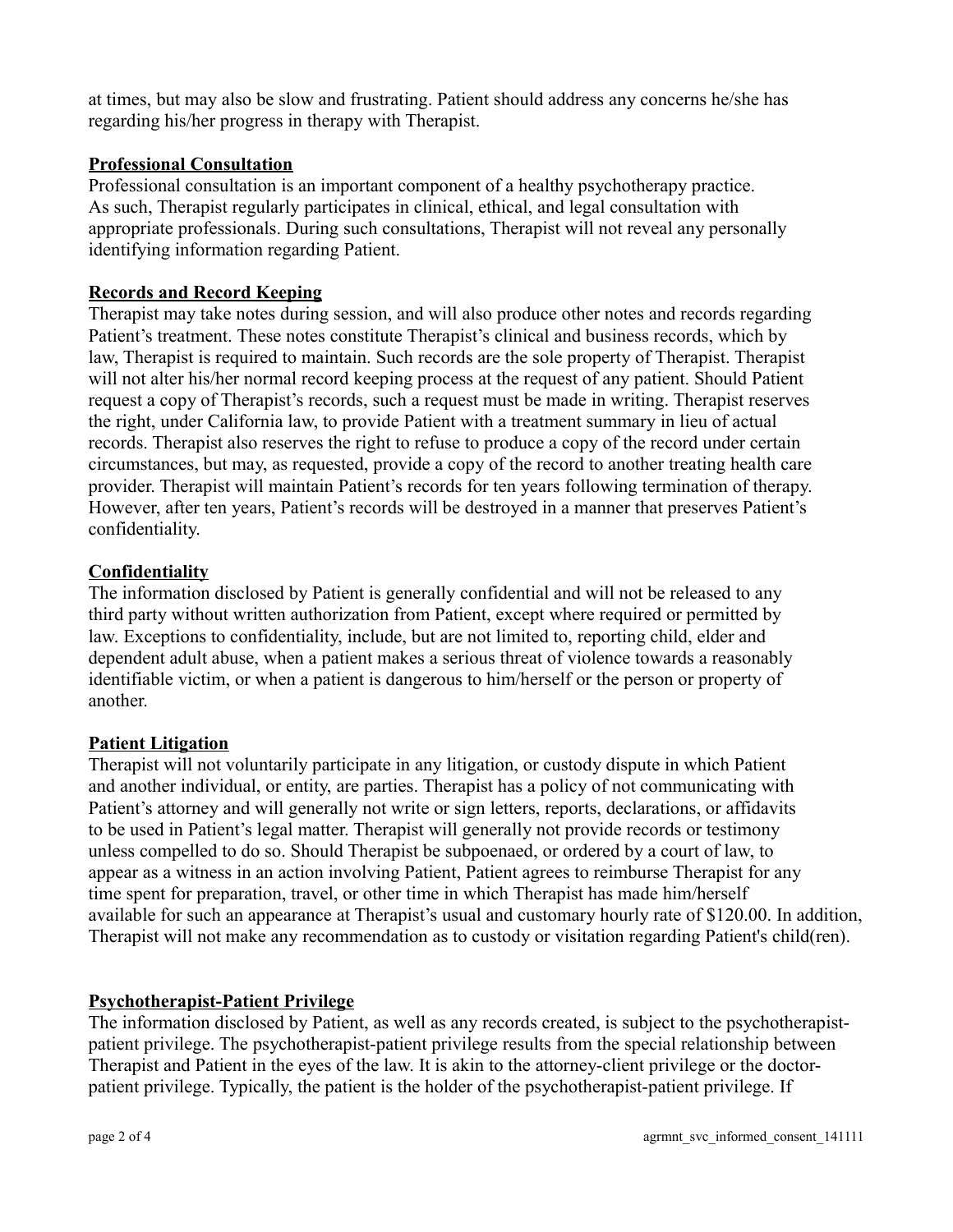Therapist received a subpoena for records, deposition testimony, or testimony in a court of law, Therapist will assert the psychotherapist-patient privilege on Patient's behalf until instructed, in writing, to do otherwise by Patient or Patient's representative. Patient should be aware that he/she might be waiving the psychotherapist-patient privilege if he/she makes his/her mental or emotional state an issue in a legal proceeding. Patient should address any concerns he/she might have regarding the psychotherapist-patient privilege with his/her attorney.

#### **Fee and Fee Arrangements**

The usual and customary fee for service is \$120.00 per 50-minute session. Sessions longer than 50 minutes are charged for the additional time pro rata. Therapist reserves the right to periodically adjust this fee. Patient will be notified of any fee adjustment in advance. In addition, this fee may be adjusted by contract with insurance companies, managed care organizations, or other third-party payors, or by agreement with Therapist.

The agreed upon fee between Therapist and Patient is \_\_\_\_\_\_\_\_\_\_\_\_\_. Therapist reserves the right to periodically adjust fee. Patient will be notified of any fee adjustment in advance.

From time-to-time, Therapist may engage in telephone contact with Patient for purposes other than scheduling sessions. Patient is responsible for payment of the agreed upon fee (on a pro rata basis) for any telephone calls longer than ten minutes. In addition, from time-to-time, Therapist may engage in telephone contact with third parties at Patient's request and with Patient's advance written authorization. Patient is responsible for payment of the agreed upon fee (on a pro rata basis) for any telephone calls longer than ten minutes.

Patients are expected to pay for services at the time services are rendered. Therapist accepts cash, checks, and major credit cards.

## **Insurance**

Therapist is not a contracted provider with any insurance company, managed care organization. Should Patient choose to use his/her insurance, Therapist will provide Patient with a statement, which Patient can submit to the third-party of his/her choice to seek reimbursement of fees already paid.

## **Cancellation Policy**

Patient is responsible for payment of \$20.00 for any session for which Patient failed to give Therapist 24 hours of notice of cancellation. Cancellation notice should be left on Therapist's voice mail at (760) 687-9883.

## **Therapist Availability**

Therapist's office is equipped with a confidential voice mail system that allows Patient to leave a message at any time. Therapist will make every effort to return calls within 24 hours (or by the next business day), but cannot guarantee the calls will be returned immediately. Therapist is unable to provide 24-hour crisis service. In the event that Patient is feeling unsafe or requires immediate medical or psychiatric assistance, he/she should call 911, or go to the nearest emergency room.

## **Termination of Therapy**

Therapist reserves the right to terminate therapy at his/her discretion. Reasons for termination include, but are not limited to, untimely payment of fees, failure to comply with treatment recommendations,